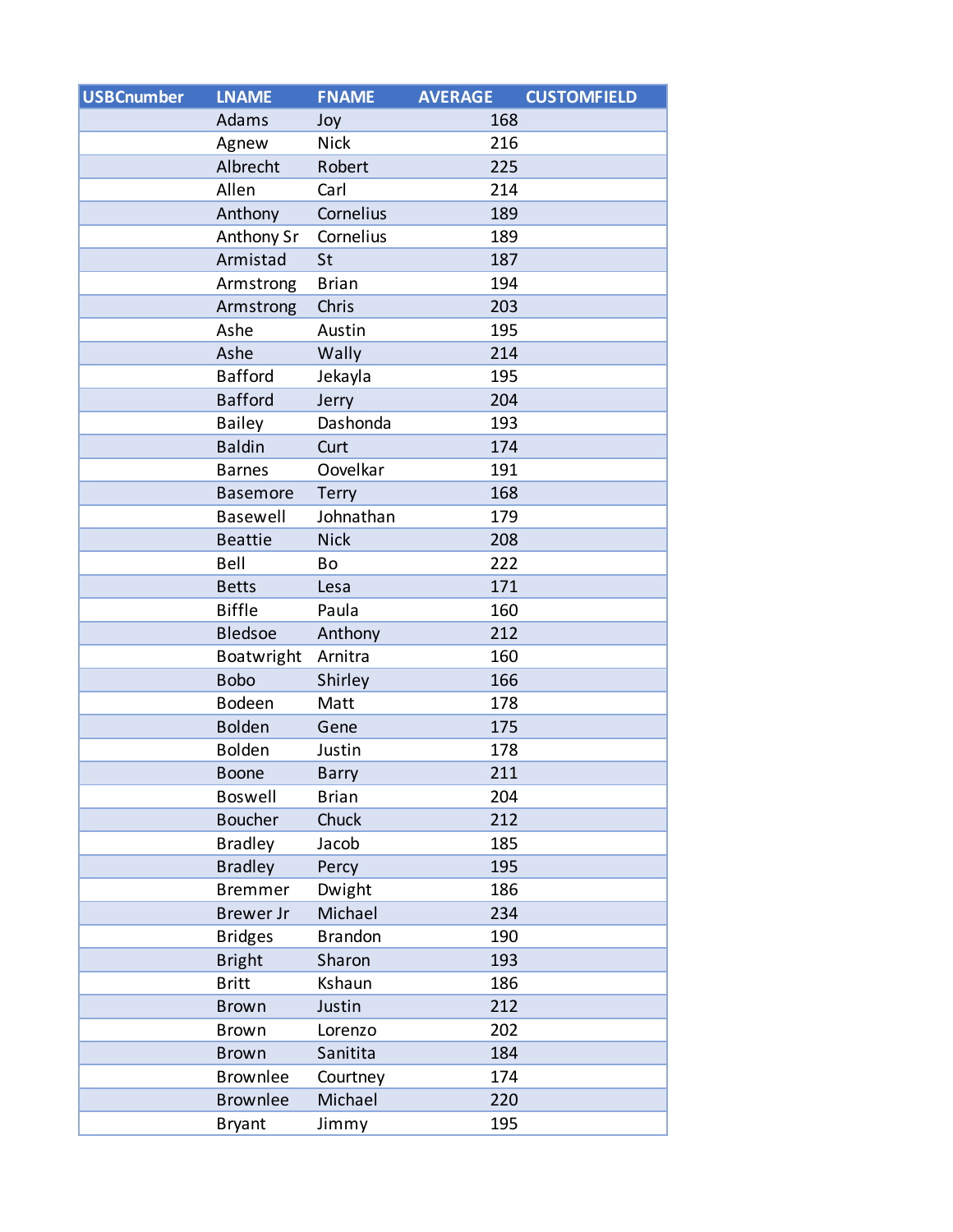| <b>Butler</b>    | Dennis        | 182 |
|------------------|---------------|-----|
| <b>Byner</b>     | <b>Brien</b>  | 208 |
| Caldwell         | <b>Travis</b> | 202 |
| Campbell         | Zomoore       | 153 |
| Cannon           | Jessie        | 224 |
| Carbins Jr       | Charles       | 224 |
| Chambers         | Cody          | 235 |
| Chambers         | Jacob         | 201 |
| Chambers         | Maurice       | 205 |
| Channell         | Ashley        | 217 |
| Charisse         | Smith         | 148 |
| Christopher      | Cherita       | 186 |
| Clark            | Cedric        | 208 |
| Clay             | Warren        | 203 |
| Cody             | Wendell       | 197 |
| Cole             | David         | 176 |
| Coleman          | Willie        | 195 |
| Coleman Jr       | Felix         | 143 |
| Connell          | Jason         | 227 |
| Conner           | John          | 191 |
| Corbin           | Tyler         | 230 |
| Corley           | Kenny         | 215 |
| Cornell          | Josh          | 203 |
| Corpuz           | <b>Bryan</b>  | 210 |
| Cotrill          | Michael       | 192 |
| Covington        | Jamie         | 208 |
| Craig            | Adam          | 198 |
| Craig            | Tony          | 199 |
| Craigen          | Lutalo        | 199 |
| Crawley          | Richard       | 222 |
| Cunningham Vance |               | 188 |
| Cutalo           | Joseph        | 189 |
| Cutalo           | Victoria      | 167 |
| Cutolo           | Joseph        | 189 |
| Dailey           | Harry         | 156 |
| Dailey           | Michael       | 215 |
| Daniel           | Tim           | 181 |
| Daniels          | David         | 188 |
| Davis            | Barbaralette  | 186 |
| Davis            | Don           | 190 |
| Davis            | Sam           | 122 |
| Dinh             | Tu            | 152 |
| Dockery          | Ray           | 164 |
| Douglas          | Bob           | 185 |
| <b>Drake</b>     | Larry         | 168 |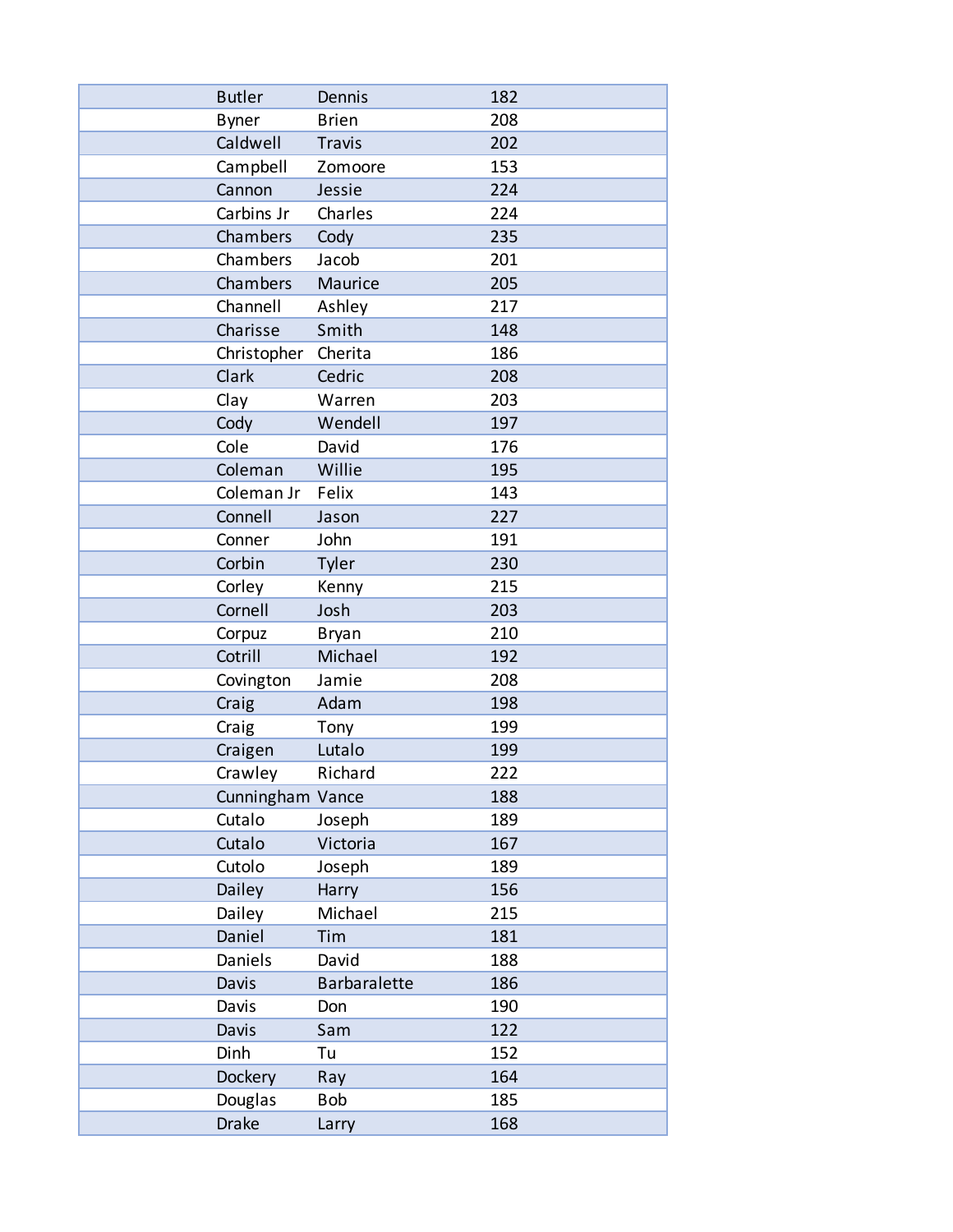| Edwards    | Sarah          | 168 |
|------------|----------------|-----|
| Everhart   | Chris          | 205 |
| Evertt     | Kelly          | 203 |
| Fields     | Martell        | 216 |
| Finley     | Mickey         | 198 |
| Fisher     | Jeremy         | 162 |
| Flynn      | Cliff          | 159 |
| Forrester  | Chris          | 220 |
| Forster    | Chadwick       | 225 |
| Gandy      | Roy            | 189 |
| Gaut       | Samantha       | 212 |
| Gibbs      | Aaron          | 192 |
| Gillespie  | Velma          | 161 |
| Gilmer     | Carey          | 207 |
| Glassco    | <b>Brittni</b> | 193 |
| Graham     | Timothy        | 172 |
| Gray       | Triston        | 196 |
| Green      | Joe            | 188 |
| Green      | Laurie         | 176 |
| Greenfield | <b>Bob</b>     | 215 |
| Griffin    | Angela         | 149 |
| Grisham    | Randy          | 200 |
| Gross      | Jimmy          | 208 |
| Guidry     | <b>Troy</b>    | 181 |
| н          | Marcus         | 154 |
| Hamer      | Vante          | 199 |
| Hanel      | John           | 226 |
| Harris     | Dewayne        | 186 |
| Hartigan   | Lucas          | 223 |
| Hartigan   | Tim            | 214 |
| Hayes      | Paul           | 180 |
| Hayes      | Wendy          | 173 |
| Hewlett    | Jonathan       | 181 |
| Hickey     | Mark           | 206 |
| Hightower  | Marcus         | 180 |
| Hillard    | Jeremiah       | 214 |
| Holliman   | Aaron          | 221 |
| Holliman   | Jeff           | 198 |
| Holliman   | Jonathan       | 229 |
| Holliman   | Josh           | 222 |
| Holliman   | Julie          | 175 |
| Holliman   | Morgan         | 171 |
| Holliman   | Mykel          | 233 |
| Holt       | Terrence       | 203 |
| Horne      | Jada           | 209 |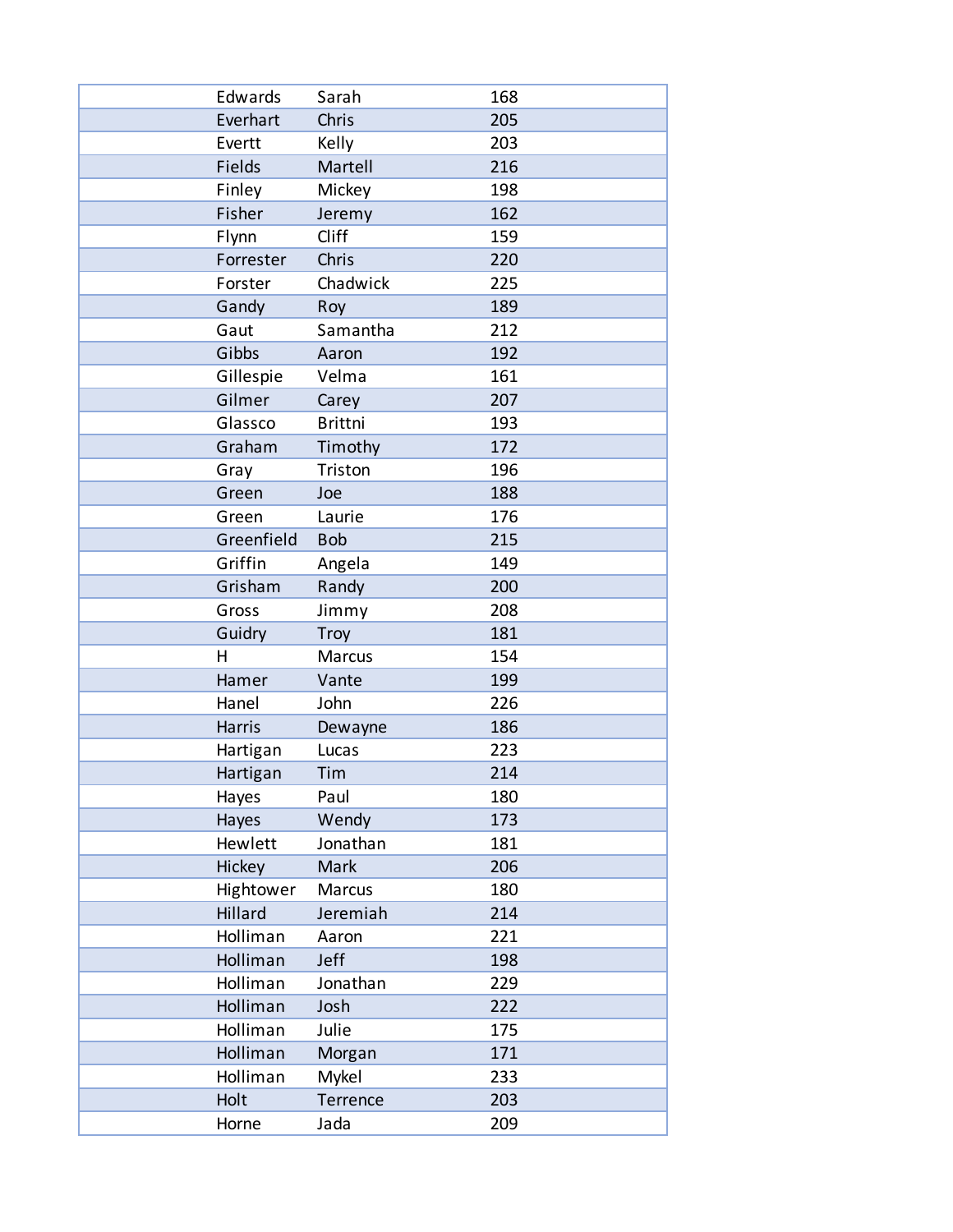| Horne           | John           | 203 |
|-----------------|----------------|-----|
| Horton          | Jeremy         | 203 |
| House           | Michael        | 210 |
| Howard          | Lonnie         | 209 |
| Hudson          | Tyrone         | 191 |
| Huff            | Kathey         | 123 |
| Hunt            | Kyle           | 207 |
| Hurst           | George         | 184 |
| Ivy             | Chris          | 187 |
| J Lancaster     | Anthony        | 199 |
| Jackson         | Marvin         | 215 |
| Jackson         | Michael        | 189 |
| Jacobs          | Sean           | 186 |
| Jarrett         | Reggie         | 215 |
| Jay             | Jay            | 120 |
| Jefferson       | Jeremy         | 171 |
| Jenner          | Ross           | 219 |
| Johnson         | David          | 181 |
| Johnson         | Jc             | 235 |
| Johnson         | Rayford        | 154 |
| Johnson         | Tyrone         | 166 |
| Jones           | <b>Bernell</b> | 207 |
| King            | Joseph         | 205 |
| King            | Leslie         | 205 |
| Koehn           | Wesley         | 190 |
| Kramer          | <b>Brian</b>   | 226 |
| Kuykendall      | <b>Brian</b>   | 218 |
| Lancaster       | Anthony        | 198 |
| Larry           | Mike           | 206 |
| Lawson          | Lauren         | 145 |
| Lawton          | <b>Brandon</b> | 200 |
| Lewis           | Corey          | 206 |
| Lewis           | Michael        | 214 |
| Liles           | Andrew         | 184 |
| Little          | Herb           | 205 |
| Logan           | Kedron         | 187 |
| Lovelace        | Lyndon         | 196 |
| Lunamand        | David          | 221 |
| Magar           | Lisa           | 178 |
| Malecki Left Dj |                | 120 |
| Malone          | Denise         | 164 |
| Malone          | Leroy          | 221 |
| Mann            | Jay            | 196 |
| Martin          | Lora           | 200 |
| Martin          | Louis          | 193 |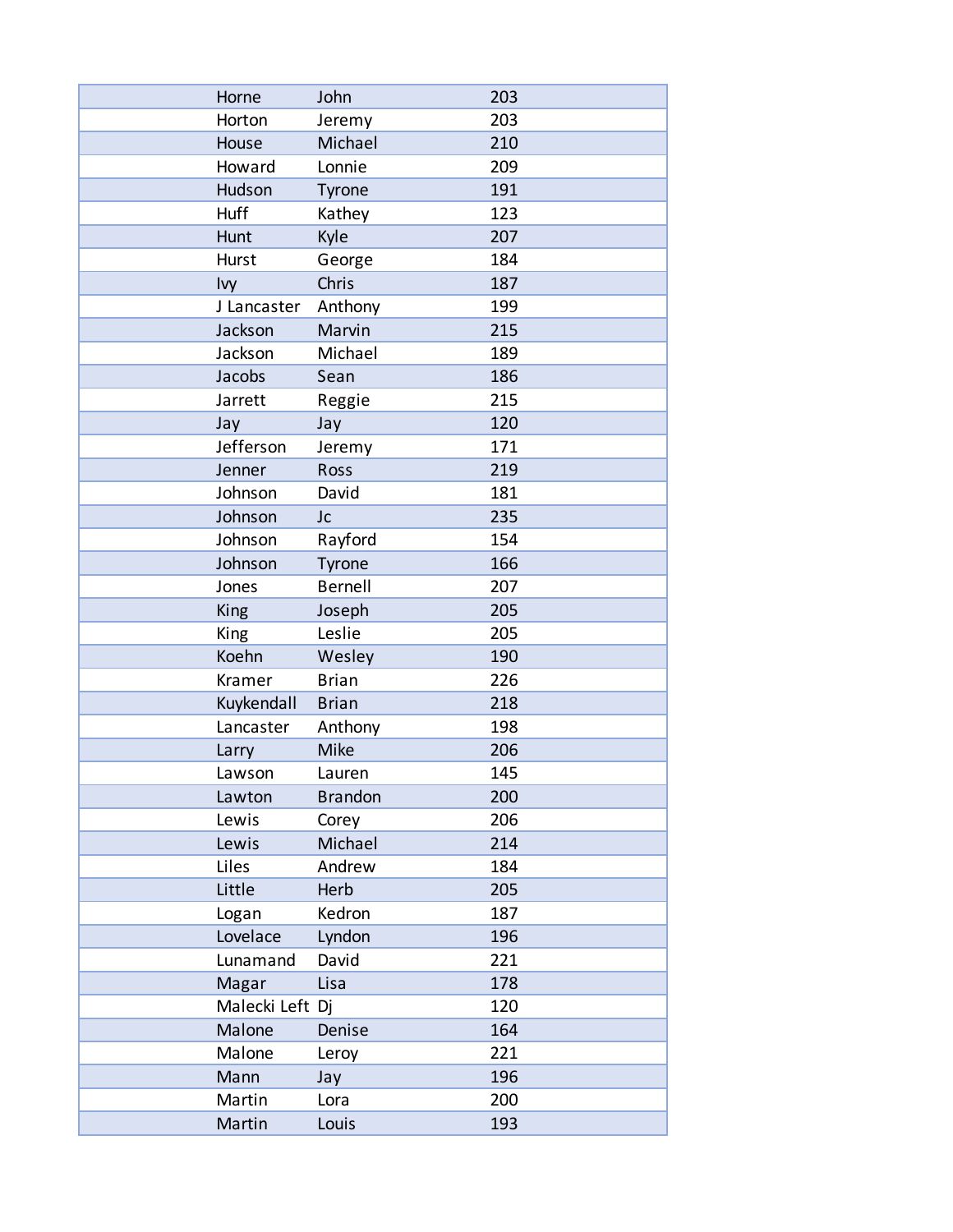| Martin           | Ron            | 186 |
|------------------|----------------|-----|
| Martin           | <b>Thomas</b>  | 205 |
| Martin           | Tony           | 201 |
| Matthews         | L              | 198 |
| Matthews         | Lawrence       | 190 |
| Matthews         | Reco           | 192 |
| Maxwell          | Donnie         | 201 |
| Maxwell          | Kenneth        | 213 |
| Mccammon Maripat |                | 196 |
| Mccown           | Ethan          | 206 |
| Mcdaniel         | Chris          | 179 |
| Mcdowell         | Renee          | 179 |
| Mckinley         | Deandre        | 215 |
| Mclin            | Jessica        | 197 |
| Mclin            | Scott          | 217 |
| Mcneil           | Stanely        | 205 |
| Mens Sr          | <b>Brandon</b> | 204 |
| Meyer            | Zach           | 190 |
| Miller           | Mei            | 199 |
| Miller           | <b>Travis</b>  | 134 |
| Mitchell         | Mason          | 175 |
| Mitchum          | <b>Brian</b>   | 188 |
| Mohundro         | Spencer        | 205 |
| Mooney           | <b>Nick</b>    | 194 |
| Napper           | Summer         | 204 |
| Nash             | Rodney         | 217 |
| Nguyen           | <b>Binh</b>    | 184 |
| Norphlet         | Mike           | 196 |
| Novotny          | Rodger         | 166 |
| Ogden            | Ty             | 201 |
| Oliver           | Ahmad          | 229 |
| Oliver           | Jamaal         | 197 |
| Olsen            | Sarah          | 120 |
| Ott              | <b>Brandon</b> | 180 |
| Owens            | Anthony        | 205 |
| Owens            | Fred           | 174 |
| Parker           | <b>Brandon</b> | 196 |
| Parker           | Christopher    | 180 |
| Parker           | James          | 204 |
| Parker           | Malvin         | 213 |
| Parker           | Mike           | 187 |
| Parlow           | Tim            | 217 |
| Patterson        | Gary           | 189 |
| Patterson        | Scotty         | 208 |
| Payne            | Ronnie         | 165 |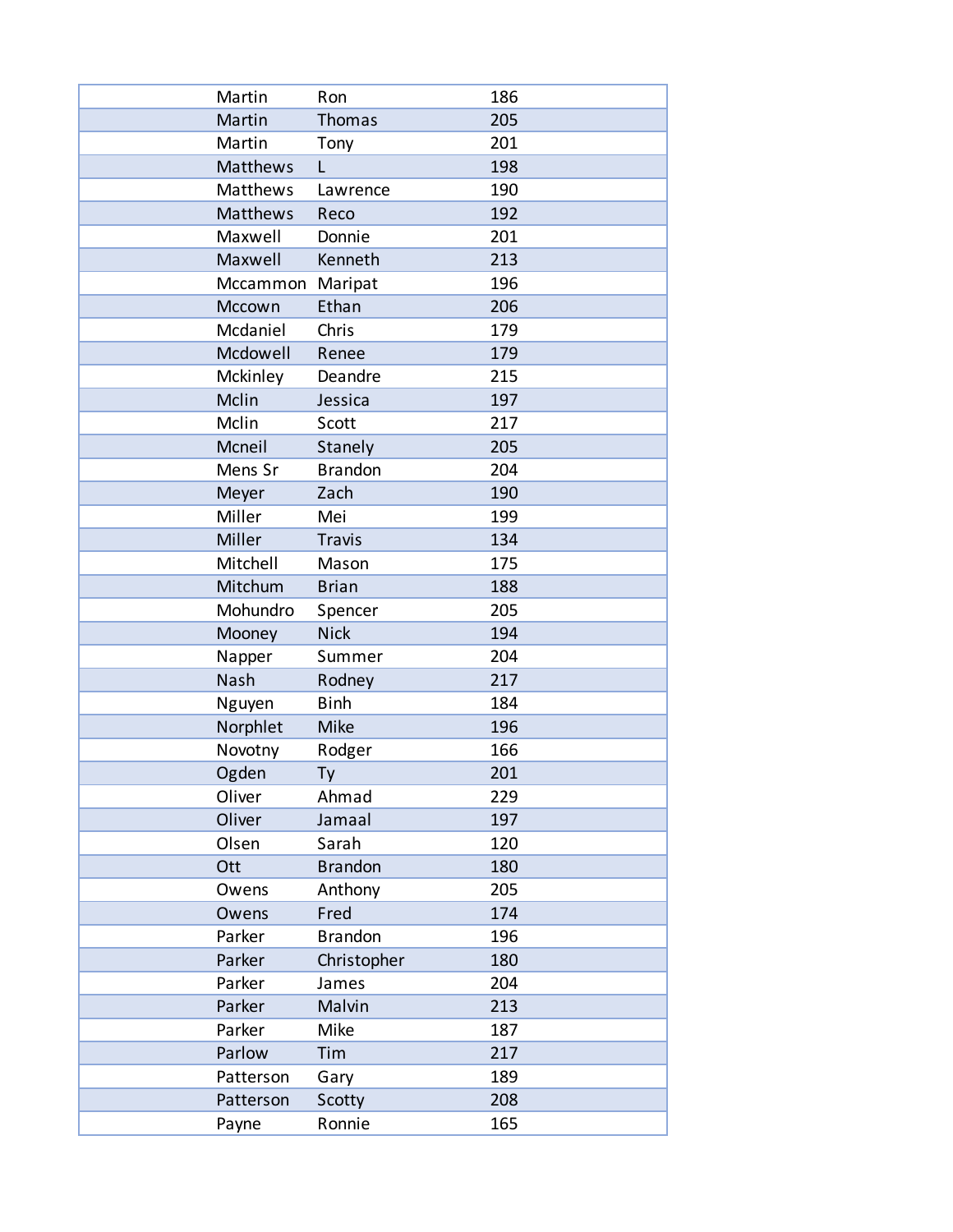| Payne          | Terrence       | 206 |
|----------------|----------------|-----|
| Pearson        | Edward         | 207 |
| Peeples        | Latasha        | 184 |
| Perry          | Calvin         | 208 |
| Person         | Michael        | 196 |
| Pham           | Richard        | 203 |
| Pham           | Tony           | 208 |
| Pharr          | Andre          | 207 |
| Phillips       | Cathy          | 161 |
| Pipes          | Savyon         | 213 |
| Pipkin         | Jason          | 190 |
| Pitcock        | Chad           | 221 |
| Pittman        | Marvin         | 165 |
| Poag           | Carolyn        | 163 |
| Porter         | Ronald         | 174 |
| Preyer         | Demetrice      | 163 |
| Prunty         | Maurice        | 175 |
| Pulliam        | Terrille       | 163 |
| Quinn          | Sean           | 214 |
| Railing        | Andrew         | 217 |
| Reasoner       | Kevin          | 227 |
| Rhodes         | Reggie         | 206 |
| Rice           | Allan          | 246 |
| Richards       | James          | 201 |
| Richards lii   | James          | 200 |
| Richmond       | Anthony        | 235 |
| Richmond       | Tony           | 192 |
| Roberts        | Dj             | 210 |
| Robertson      | Chad           | 235 |
| Robertson      | Henry          | 183 |
| Rogers         | Keith          | 205 |
| Rogers         | Patrick        | 196 |
| Rogers         | Peaches        | 187 |
| Ross           | Amanda         | 155 |
| Salvant lii    | <b>Terry</b>   | 218 |
| Sawyer         | Otho           | 203 |
| Schubert       | Danny          | 226 |
| Scott Sr       | Anthony        | 208 |
| <b>Shields</b> | Carol          | 155 |
| Short          | Jacob          | 203 |
| Silvestri      | Scott          | 216 |
| Silvestri      | Steve          | 214 |
| Simmons        | <b>Brandon</b> | 227 |
| Simpson        | Matt           | 171 |
| Sledge         | Allison        | 207 |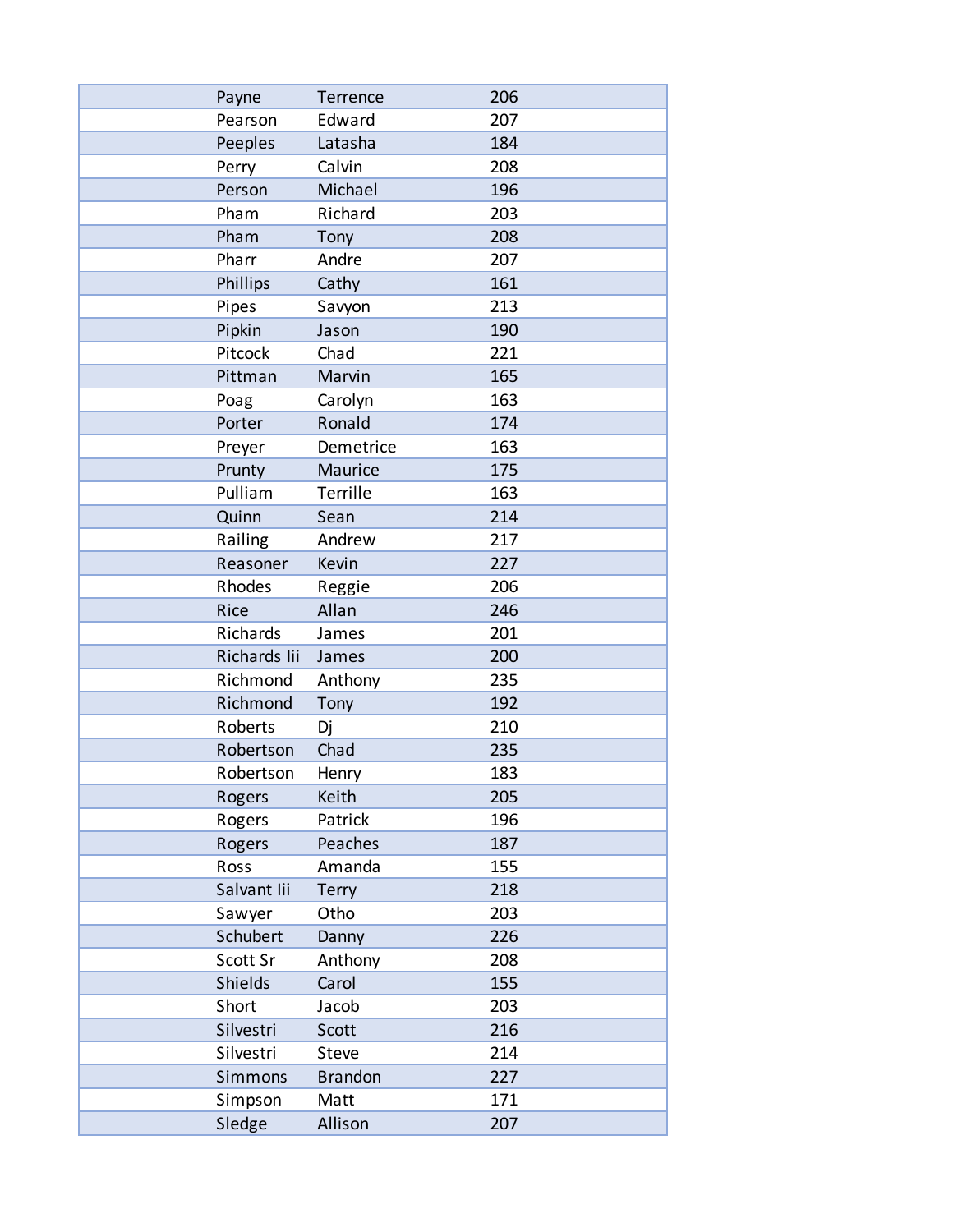| Smith         | Christian    | 216 |
|---------------|--------------|-----|
| Smith         | Dorian       | 206 |
| Smith         | Jerry        | 187 |
| Smith         | Kayla        | 190 |
| Smith         | Tiwanna      | 171 |
| Smith         | Yul          | 212 |
| Snelling      | Rita         | 172 |
| Snyder        | John         | 190 |
| Spencer       | Anthony      | 188 |
| Spickard      | David        | 209 |
| Spikes        | Kendric      | 209 |
| Stanciel      | Detric       | 206 |
| Stanciel      | Mickela      | 125 |
| Staten        | Sam          | 209 |
| Stegal        | Rusty        | 216 |
| Stevenson     | Carl         | 120 |
| <b>Street</b> | Cynthia      | 167 |
| <b>Strong</b> | Denae        | 195 |
| Tatum         | Terrence     | 207 |
| Taylor        | Robert       | 173 |
| Terrence      | Payne        | 213 |
| Thomas        | <b>Brian</b> | 181 |
| Thomas        | Chelsea      | 219 |
| Thomas        | Tabetha      | 211 |
| Thurman       | Tony         | 217 |
| Tilghman      | Dalton       | 213 |
| Tilghman      | Keith        | 214 |
| Tilman        | Chris        | 181 |
| Tolentino     | Gary         | 184 |
| Tolentino     | Thelma       | 170 |
| Townes        | Antroine     | 193 |
| Townes        | Shirley      | 174 |
| Townsel       | Amorro       | 199 |
| Transou       | Judge        | 207 |
| Troutt        | <b>Bob</b>   | 204 |
| Tuner         | Terrence     | 198 |
| Tunstall      | Dewayne      | 213 |
| Tunstall      | Robert       | 217 |
| Turberville   | Drew         | 199 |
| Turberville   | Josh         | 202 |
| Turner        | Gerald       | 186 |
| Turner        | Levonne      | 181 |
| W             | Quincey      | 160 |
| Walker        | <b>Brad</b>  | 167 |
| Walls         | Josh         | 206 |